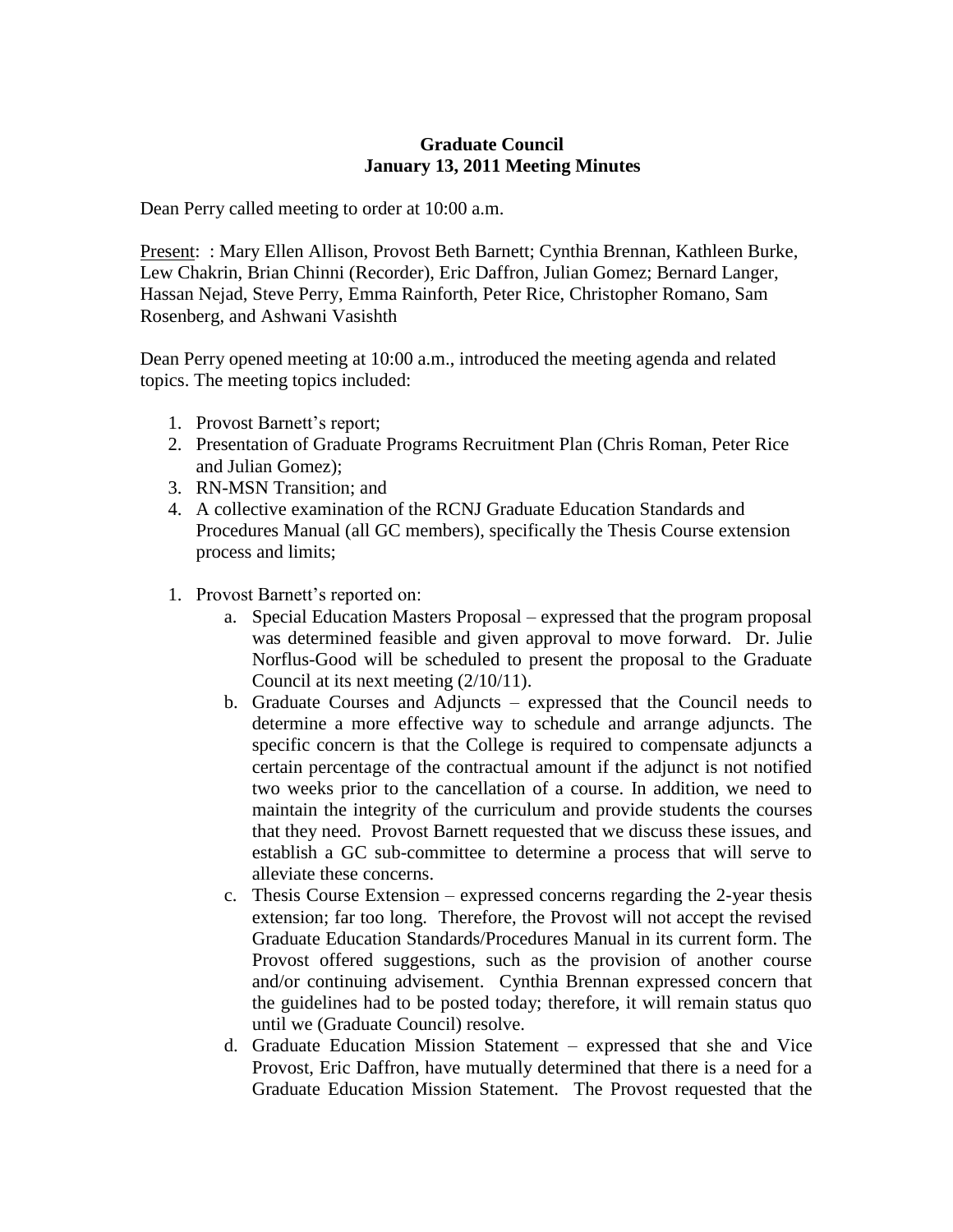Graduate Council (GC) establish a sub-committee that will be charged with the responsibility to draft and propose to the GC, ideally, by semester's end. The Provost and Vice Provost will also be working on a mission change for the College.

Steve Perry offered a summary of the Provost's concerns, and closed this portion of the meeting expressing that the most pressing issue is that of the Thesis Course extension, to which the GC would return later.

- 2. Steve Perry introduced next agenda item Graduate Program Recruitment Plan, and deferred to Chris Romano:
	- Chris introduced Peter Rice and Julian Gomez to the GC members, explaining that the Graduate Admissions Office has established a plan to support recruitment efforts. Peter offered an overview and introduced Julian. A presentation followed that included: planned recruitment activities; application, acceptance and admissions process; and related schedules. Peter expressed that we specifically need to discuss and determine an acceptable graduate application deadline; he suggested May  $1^{\rm st}$ . Kathy Burke expressed concerns, specifically that the May  $1<sup>st</sup>$ deadline may not necessarily appeal to adults (who more typically deal in 6-week blocks). Peter expressed that he assumed this would require some discussion. Lew Chakrin asked Peter if there is a standard application deadline for graduates. Peter indicated that it is typically March  $1<sup>st</sup>$  and, therefore, thought that May 1<sup>st</sup> would strike a balance. Peter explained that the overall goal is to increase the size of the graduate prospect pool – and – that the College's undergraduate recruitment efforts have been rather successful. Hassan Nejad asked if enrollment goals for each program had been established, to date. Chris explained that this is in process and, hopefully, that these goals would be established by semester's end.

Julian proceeded to present a summary of planned recruitment activities for each program. These activities included: graduate open houses; participation in industry-specific conferences (as budget allows, which is quite limited); visitations to corporations, schools and hospitals/medical facilities; and on-campus programs/events. Hassan asked if there is currently a procedure for recruitment of RCNJ undergraduates – and – that we should strive to recruit prior to their graduation. Peter explained that we currently have no formal system in place, only a few activities (i.e., open houses). Chris expressed that, perhaps, we should entice the undergraduate students to take a graduate course. Ashwani Vasishth expressed that the open houses need to be scheduled earlier, specifically given the application deadline of May  $1<sup>st</sup>$ . Peter agreed, however, the May I<sup>st</sup> application deadline does not apply this year. Finally, Sam Rosenberg asked if graduate tuition rate was higher for out-of-state students. Chris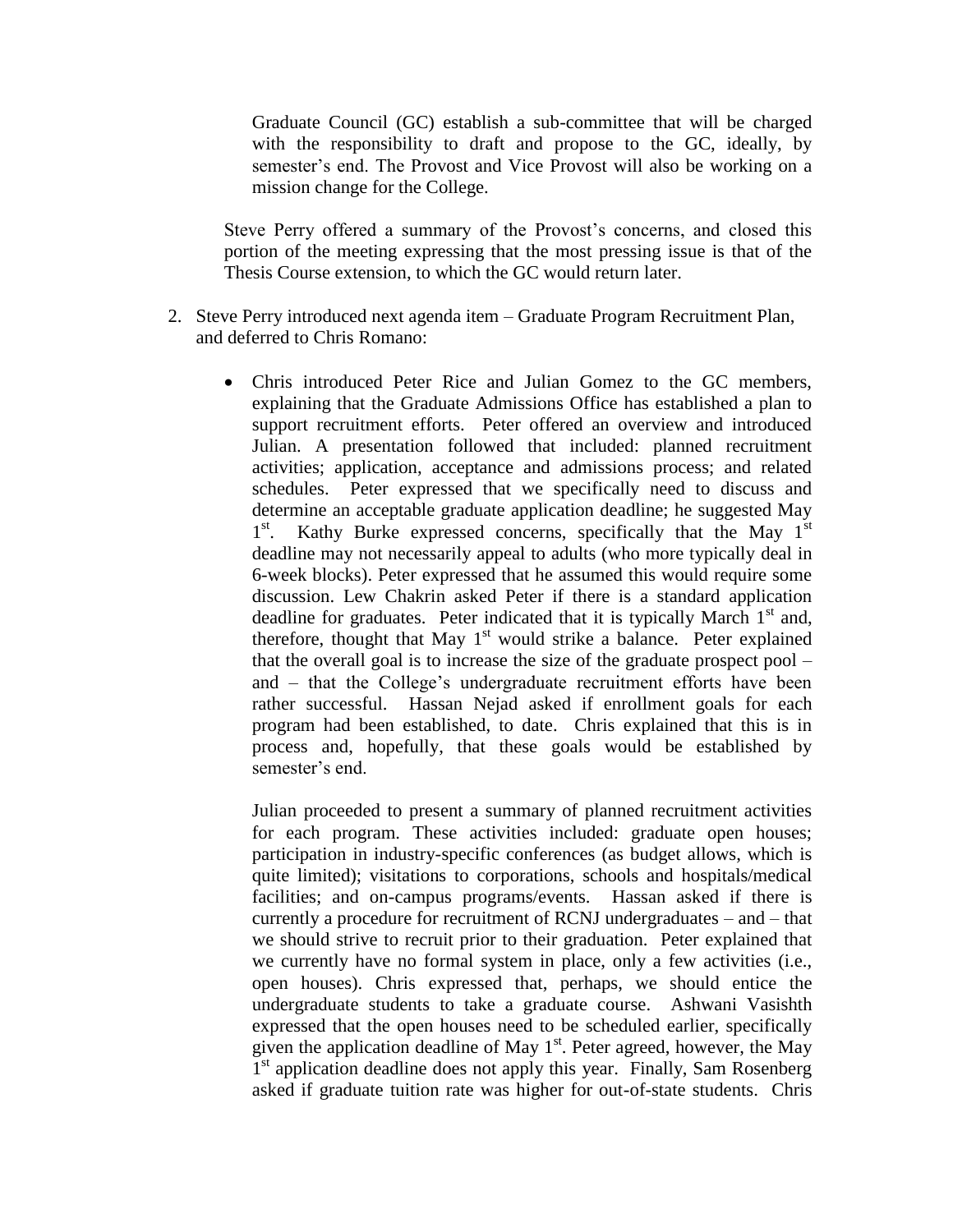indicated that is currently is a higher rate and there is consideration of a "flat" graduate tuition rate for both in-state and out-of-state students. Chris closed the discussion by thanking Peter and Julian, and explained that they would be updating the GC regularly (every couple of months).

- 3. Steve Perry introduced next agenda item RN-MSN Transition and deferred to Kathy Burke:
	- Kathy introduced the concern regarding the offering and/or transfer of undergraduates courses at the graduate level courses. This is of particular concern to Nursing, due to the intricacies of the RN-MSN transition and overall program design. A discussion ensued that addressed various related procedural and bureaucratic issues. Kathy expressed that she needed approval to move forward with the submission of a proposal to the GC that would serve to resolve this matter. Steve requested that we reserve time in the next (2/10/11) GC meeting for the presentation of Kathy's proposal. All agreed.
- 4. Steve Perry introduced next agenda item a collective examination of the RCNJ Graduate Education Standards and Procedures Manual, specifically the Thesis Course extension process and limits.
	- *Thesis Course Extension*. Steve suggested that we begin our review by addressing the Provost's concern of Thesis Course extension limits. A discussion ensued. Lew suggested that we limit to a one-year (two additional semesters) extension. Steve closed the discussion, suggesting the Brian, Cynthia and Steve would revise language in the Manual and distribute for review/approval by GC. All agreed.
	- *GLEX*. Chris questioned whether it was necessary for the entire GLEX policy be included in the Manual. A discussion ensued. Chris expressed that he would refine the language and distribute for review/approval by GC. All agreed.
	- *Graduate Manual Revision Process*. Steve explained that Brian would be provided the most recent version of the Graduate Education Standards and Procedures Manual, make the recommended changes and distribute revised document for collective examination and approval.

Hassan questioned the process for establishing a sub-committee for formulation of the Graduate Education Mission Statement. Bernie suggested that we put this on the 2/10/11 GC agenda for discussion. Steve asked the GC members if there were any additional items for discussion today. Given that there were no additional items, Steve moved to adjourn the meeting. All agreed.

The next Graduate Council meeting is scheduled for February 10, 2011 (10 a.m.)

Steve Perry motioned to adjourn the meeting at 11:25 a.m.